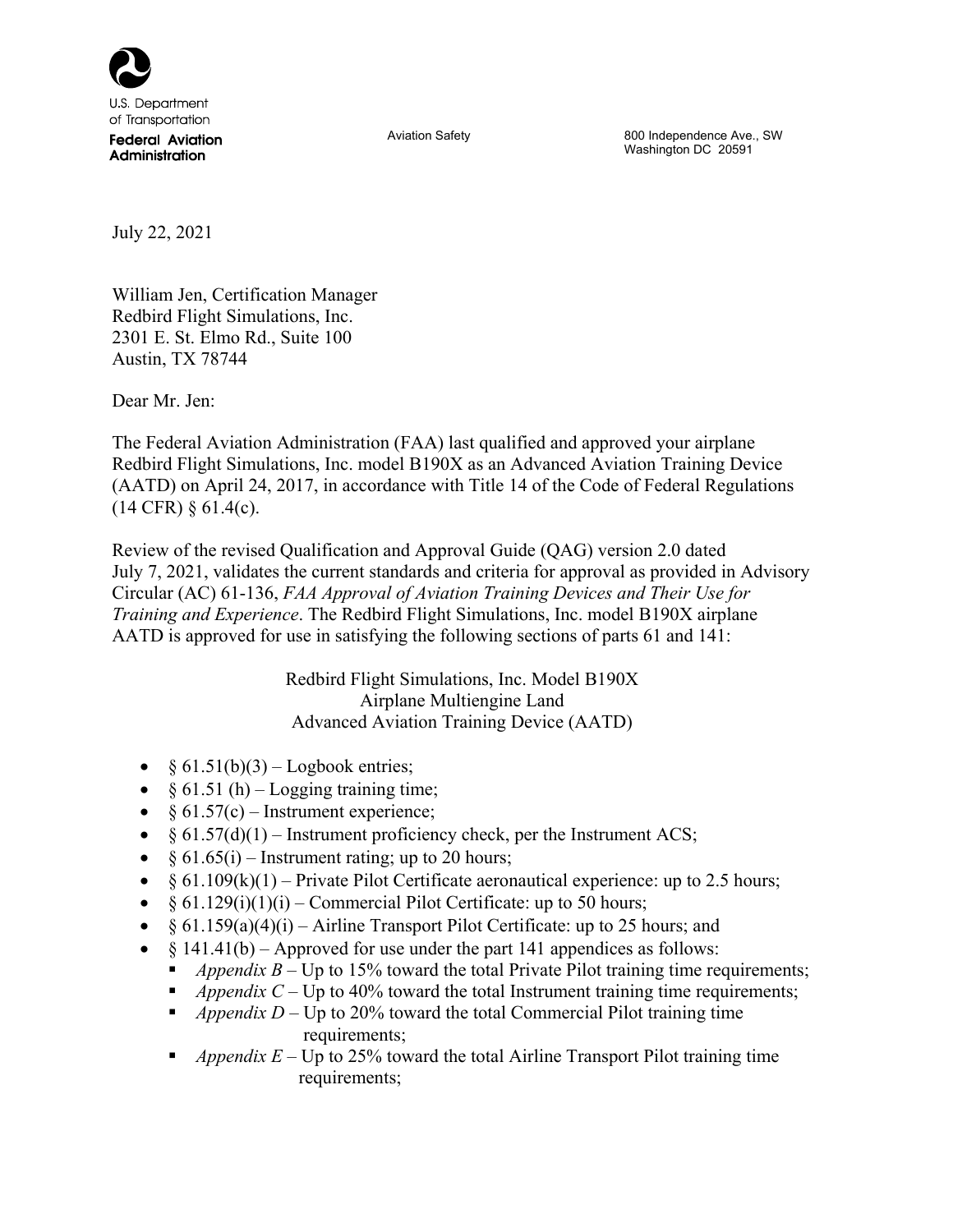- *Appendix F* Up to 5% toward the total Flight Instructor training time requirements;
- *Appendix G* Up to 5% toward the total Flight Instructor Instrument training time requirements;
- *Appendix I, Private Pilot adding Airplane Category and Single Engine or Multiengine Class Rating Course* – Up to 3 hours toward the total training time requirements;
- *Appendix I*, *Commercial Pilot adding Airplane Category and Single Engine or Multiengine Class Rating Course* – Up to 11 hours toward the total training time requirements;
- *Appendix I, Airline Transport Pilot adding Airplane Category and Single Engine or Multiengine Class Rating Course* – Up to 6.25 hours toward the total training time requirements; and
- *Appendix M*, *Combined Private Pilot Airplane Certification and Instrument Rating –* Up to 25% toward the total training time requirements

Note: Minimum training or experience requirements for cross country, night, solo, takeoffs and landings, and the 3 hours of training with an authorized instructor in preparation for the practical test within the preceding 2 calendar months from the month of the test must be accomplished in an aircraft. Private Pilot Airplane applicants must also accomplish the minimum requirement for 3 hours of control and maneuvering of an airplane solely by reference to instruments specified in  $\S 61.109$  in an airplane. No portion of the practical test or type specific training credit can be conducted in an AATD. Additionally, the flight portion of a flight review specified in § 61.56(a) cannot be accomplished in an AATD.

This approval is contingent upon the following conditions and limitations:

- 1) This AATD must maintain its performance and function without degradation. The minimum instrument requirements specified under § 91.205 for day visual flight rules (VFR) and instrument flight rules (IFR) must be functional during the training session;
- 2) Only the aircraft make/model and configurations that are in the approved QAG can be utilized. A copy of the FAA approved QAG detailing the approved makes, models, and configurations must be provided to the operator and be readily available when the AATD is in use;
- 3) A copy of this letter of authorization (LOA) must be readily available in a location near the device when in use. Additionally, a copy must be provided to the person using the above credits for pilot certification or ratings;
- 4) When used for instructional purposes, only an appropriately qualified FAAcertificated flight instructor may make any subsequent endorsements and/or pilot logbook entries. Pilot time in an ATD may be logged as instruction received, instrument time, or total time only. See FAA airman application 8710-1;